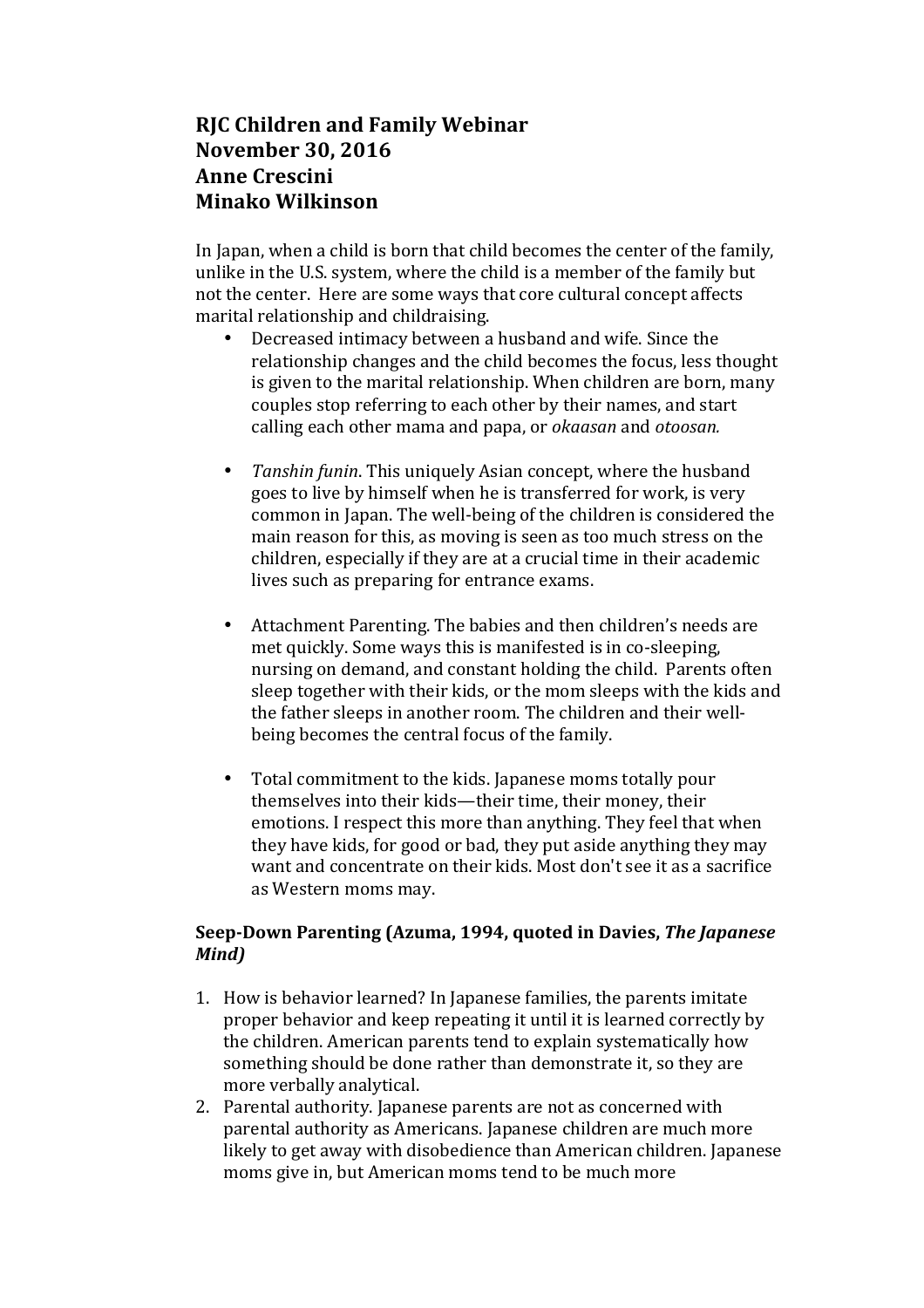confrontational and expect respect for parental authority. Japanese parents "rarely discipline their children in an authoritative manner or punish them harshly in order to force them to be obedient."

On the contrary, American moms see it as a "collapse of parental authority necessary for effective childrearing to concede to their children's egoism or to show weakness."

Food---Eat it. You must eat, it. Eat it please (American) Eat it. Eat a little. You can eat it tomorrow (Japan)

Japanese mothers emphasize manners; American mothers emphasize self -expression.

Japan—*kimochi shugi*. A feeling based way of thinking., "the tendency to put importance on other people's feelings, or to try to be sympathetic to other people's feelings and perceive their intentions"

Kid kicks a door—The door is crying in pain (Japan) You shouldn't do such a naughty thing (America) Putting such emphasis on adaptability to group and evaluating all things based on the effect on how others feel can lead to indecisive adults who avoid personal responsibility. But of course selfishness and too much self-assertion can be destructive as well and difficult for a Japanese to accept.

Davies says that "It is necessary to establish childrearing practices in Japan that enable children to develop real independence, having their own brand of self assertion, as well as a cooperative spirit, rather than a sense of blind and unthinking obedience.

#### Some personal stories...

Many couples lose the ability to be intimate with their spouses because they have lost focus after kids are born. Many Japanese couples, because of this, and the lack of a Biblical understanding of marriage, haven't had sex in months or even vears. This phenomenon is called "sexless" marriage in Japanese. Indeed, for many wives, their husbands become mere roommates. This is not true of all couples, of course. I have many friends with good marriages who have a strong affection for their husbands.

Kids can sometimes be seen throwing temper tantrums in the middle of the store.

Many of my friends' children talk to their parents rudely. My impression is that they are taught proper manners in their interactions with others,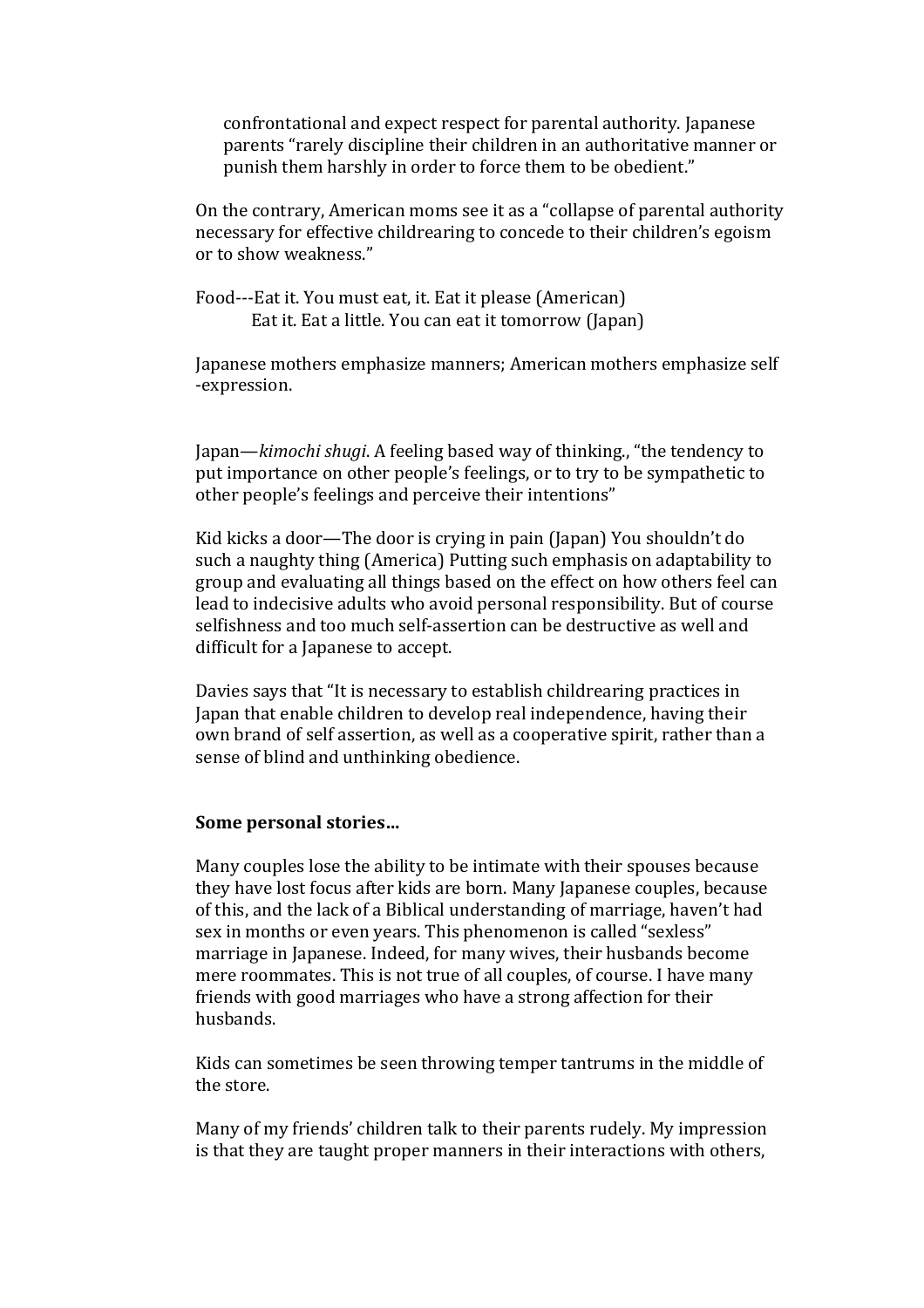but are allowed free reign at home to talk to their parents as they like. Hence, that is why I often see kids treating their moms poorly.

Kids are not really given a lot of chores or responsibilities.

The idea of family time is not emphasized or prioritized like it is in the U.S. (Sports and other activities suck up most weekends and holidays in Japan)

#### **Important Points to Consider:**

1. If people are impressed with your marriage or childraising, make sure that they know it is because you are a Christian, not because you are an American (or Canadian, Brit, etc.). We must emphasize our Biblical model for marriage and childraising—the fact that we are acting with how we believe God intended family life to be.

#### **(Minako)**

**Genesis 2:24-25** "Therefore a man leaves his father and mother and embraces his wife. They become one flesh. The two of them, the Man and his Wife, were naked, but they felt no shame."

**Ephesians 5:22** "Wives, understand and support your husbands in ways that show your support for Christ. The husband provides leadership to his wife the way Christ does to his church, not by domineering but by cherishing. So just as the church submits to Christ as he exercises such leadership, wives should likewise submit to their husbands. Husbands, go all out in your live for your wives, exactly as Christ did for the church—a love marked by giving, not getting. Christ's love makes the church whole."

**Psalm 127:3** "Don't you see that children are God's best gift, the fruit of the womb his generous legacy? Life a warrior's fistful of arrows are the children of a vigorous youth. Oh how blessed are you parents, with your quivers full of children."

**Psalm 139:13** "Oh yes, you shaped me first inside and then out; your formed me in my mother's womb. I thank you, High God—you're breathtaking! Body and soul, I am marvelously made!"

**Proverbs 13:24** "A refusal to correct is a refusal to love; love your children by disciplining them."

**Ephesians 1:1-4** "Children, do what your parents tell you. This is only right. "Honor your father and mother" is the first commandment that has a promise attached to it, namely, "so you will live well and have a long life." Fathers, don't exasperate your children by coming down hard on them. Take them by the hand and lead them in the way of the Master."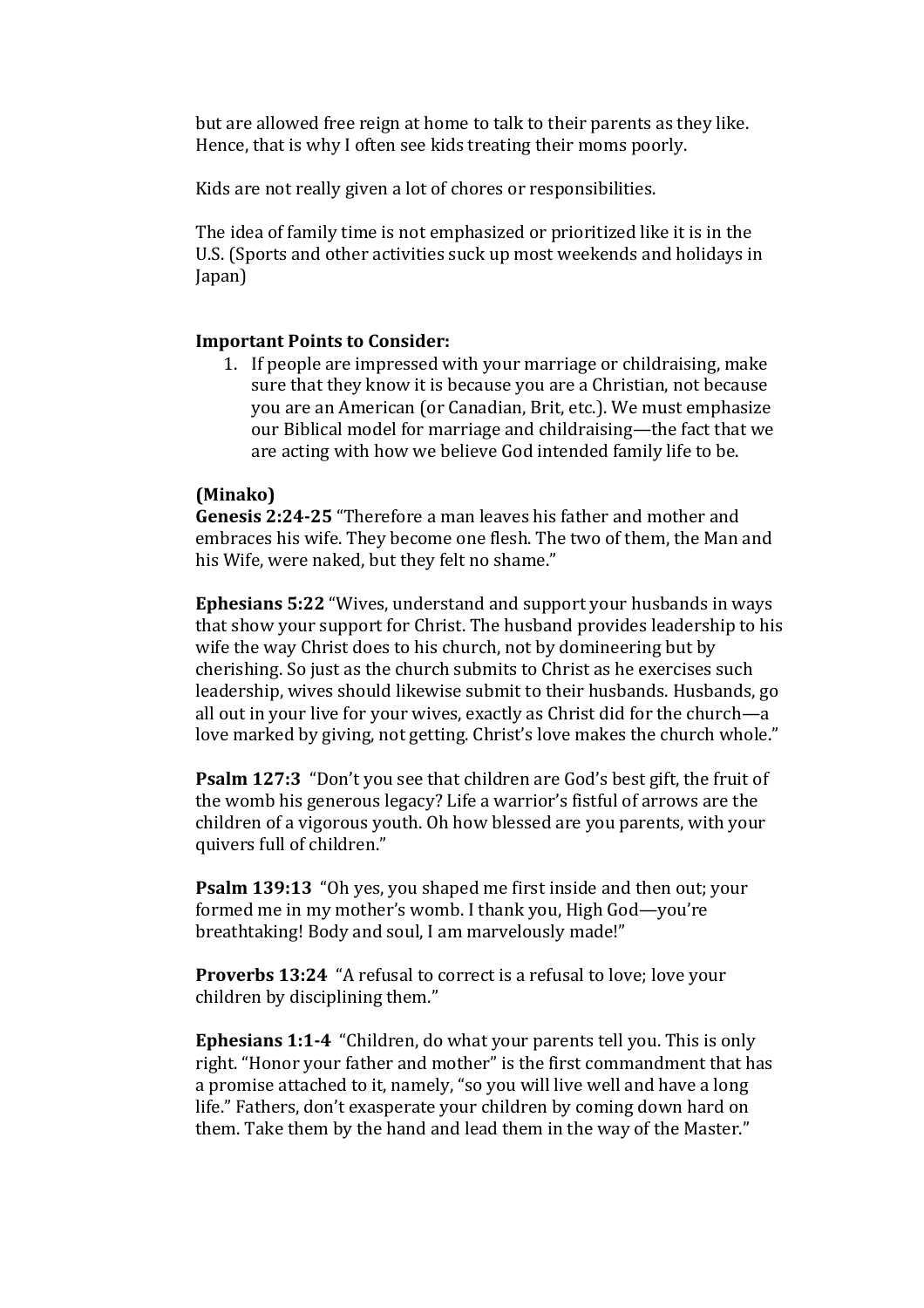- 2. While we may tend to want to criticize many aspects of childraising, that is counterproductive and will possibly turn off your friends. Make sure to call the differing viewpoints "different" not "better" or "worse" No matter how you may personally feel, you must be culturally sensitive and not criticize the marriages or childraising practices of the Japanese, but model a Biblical one that leaves them wondering if there is not a better way.
- 3. Talking about children and marriage is a perfect way to share the Gospel. Our Japanese friends will see the difference in how we do things, and it will appeal to them.

### **Some Ways to Serve**

- Get to know the Japanese women in your community by inviting them into your homes and offering simple cooking or baking classes, have a Japanese/English language exchange, or meet other women by taking Japanese culture classes at a local community center.
- Japanese couples rarely go out on dates after their children are born. Like I said earlier, the kids become the center of the family. One of my best friends told me that her mother will watch the kids if she has to work, but not for her to go on a date. It is almost like there is a feeling in the culture that going on dates is selfish and there is guilt that accompanies that. Plus, they don't have the courage to ask someone to take the kids, as that would be a big bother or *meiwaku* to friends. A couple of years ago, one of my best friends had her ten- year wedding anniversary. I told her she should go away with her hubby and that we would watch her kids. She was so touched, and then told me that she hadn't been out alone overnight with her hubby since her oldest was born nine years earlier. This weekend strengthened her marriage tremendously. We can serve our friends by offering to help them in this way, if not overnight then for an evening out.
- Make your friend's family a meal if she is tired or overwhelmed or sick. Although the Japanese are extremely hospitable, they rarely take entire meals to a family that needs a break. It will touch them. But make sure you explain what you are doing because you don't want them to feel burdened with *giri*. I made an overwhelmed and sick friend's family dinner recently and it really touched her heart.
- Offer to babysit. Going on dates doesn't even enter into the minds of most Japanese couples because once children are born, the focus becomes the kids.
- If you want to give gifts, give them something they would never buy themselves like a gift card for a massage. Many Japanese moms feel guilty spending so extravagantly on themselves.
- Pray for them. I have met few Japanese who resist prayer. Most of them welcome it and appreciate it, even if they don't believe in Christianity.